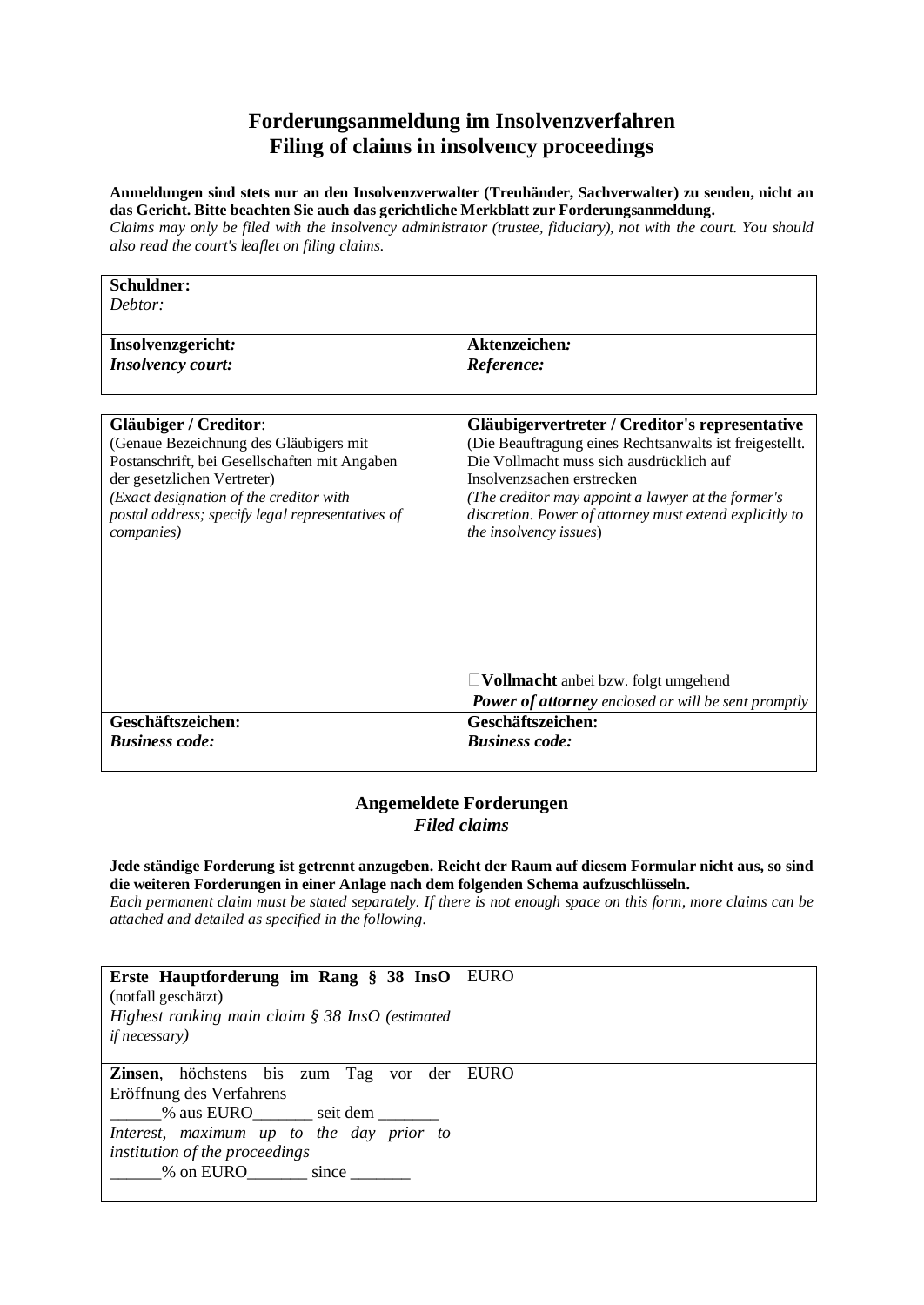| Kosten, die vor der Eröffnung des Verfahrens   EURO        |             |
|------------------------------------------------------------|-------------|
| entstanden sind.                                           |             |
| <b>Costs</b> incurred prior to institution of proceedings. |             |
| Summe:                                                     | <b>EURO</b> |
| Total:                                                     |             |
|                                                            |             |

| Zweite Hauptforderung im Rang § 38 InsO                     | <b>EURO</b> |
|-------------------------------------------------------------|-------------|
| (notfall geschätzt)                                         |             |
| Second highest ranking main claim $\S$ 38 InsO              |             |
| <i>(estimated if necessary)</i>                             |             |
| <b>Zinsen</b> , höchstens bis zum Tag vor der Eröffnung des | <b>EURO</b> |
| Verfahrens.                                                 |             |
| ______ % aus EURO____________ seit dem ________             |             |
| Interest, maximum up to the day prior to                    |             |
| <i>institution of the proceedings</i>                       |             |
| $\%$ on EURO since                                          |             |
|                                                             |             |
| Kosten, die vor der Eröffnung des Verfahrens                | <b>EURO</b> |
| entstanden sind.                                            |             |
| Costs incurred prior to institution of proceedings.         |             |
| Summe:                                                      | <b>EURO</b> |
| Total:                                                      |             |
|                                                             |             |

| Nachrangige Forderung (§ 39 InsO)                   | Lower-ranking claim $(\S 39$ InsO)                              |
|-----------------------------------------------------|-----------------------------------------------------------------|
| Diese Forderungen sind nur anzumelden, wenn das     | These claims should only be filed if explicitly                 |
| Gericht ausdrücklich hierzu aufgefordert hat (§ 174 | requested by the court $(\S 174 (3) \text{ In} s0)$ . Check the |
| Abs. 3 InsO). Die gesetzliche Rangstelle ist durch  | applicable box to indicate the statutory rank. From             |
| Ankreuzen zu bezeichnen. Ab Nachrang 3 sind Zinsen  | third-level lower-ranking claims interest and costs             |
| und Kosten gesondert anzugeben und der jeweiligen   | must be indicated separately and assigned to the                |
| Hauptforderung zuzuordnen (Vgl. § 39 Abs. 3 InsO)   | applicable main claim (cf. § 39 Abs. 3) InsO.                   |
|                                                     |                                                                 |
| 1. $\Box$ Nachrang des § 39 Abs. 1 Nr.1             | <b>EURO</b>                                                     |
| Lower ranking, Section 39 (1) No.1                  |                                                                 |
| $\Box$ Nachrang des § 39 Abs. 1 Nr. 2<br>2.         | <b>EURO</b>                                                     |
| Lower ranking, Section 39 (1) No.2                  |                                                                 |
| 3.<br>$\Box$ Nachrang des § 39 Abs. 1 Nr. 3         | <b>EURO</b>                                                     |
| Lower ranking, Section 39 $(1)$ No.3                |                                                                 |
| $\Box$ Nachrang des § 39 Abs. 1 Nr. 4<br>4.         | <b>EURO</b>                                                     |
| Lower ranking, Section 39 $(1)$ No.4                |                                                                 |
| $\Box$ Nachrang des § 39 Abs. 1 Nr. 5<br>5.         | <b>EURO</b>                                                     |
| Lower ranking, Section 39 (1) No.5                  |                                                                 |
| $\Box$ Nachrang des § 39 Abs. 2<br>6.               | <b>EURO</b>                                                     |
| Lower ranking, Section 39 (2)                       |                                                                 |
| Zinsen (§ 39 Abs. 3) zu Nachrang 3-4-5-6            | <b>EURO</b>                                                     |
| Interest (Section 39 $(3)$ lower rankings 3-4-5-6   |                                                                 |
| Kosten (§ 39 Abs. 3) zu Nachrang 3-4-5-6            | <b>EURO</b>                                                     |
| Costs, Section 39 (3) lower rankings 3-4-5-6        |                                                                 |
| Summe der nachrangigen Forderungen                  | <b>EURO</b>                                                     |
| Total lower-ranking claims                          |                                                                 |

**Abgesonderte Befriedigung** unter gleichzeitiger Anmeldung des Ausfalls wird beansprucht.

*Preferential satisfaction and simultaneous filing of elimination.* 

 $\Box$  Ja, Begründung siehe Anlage